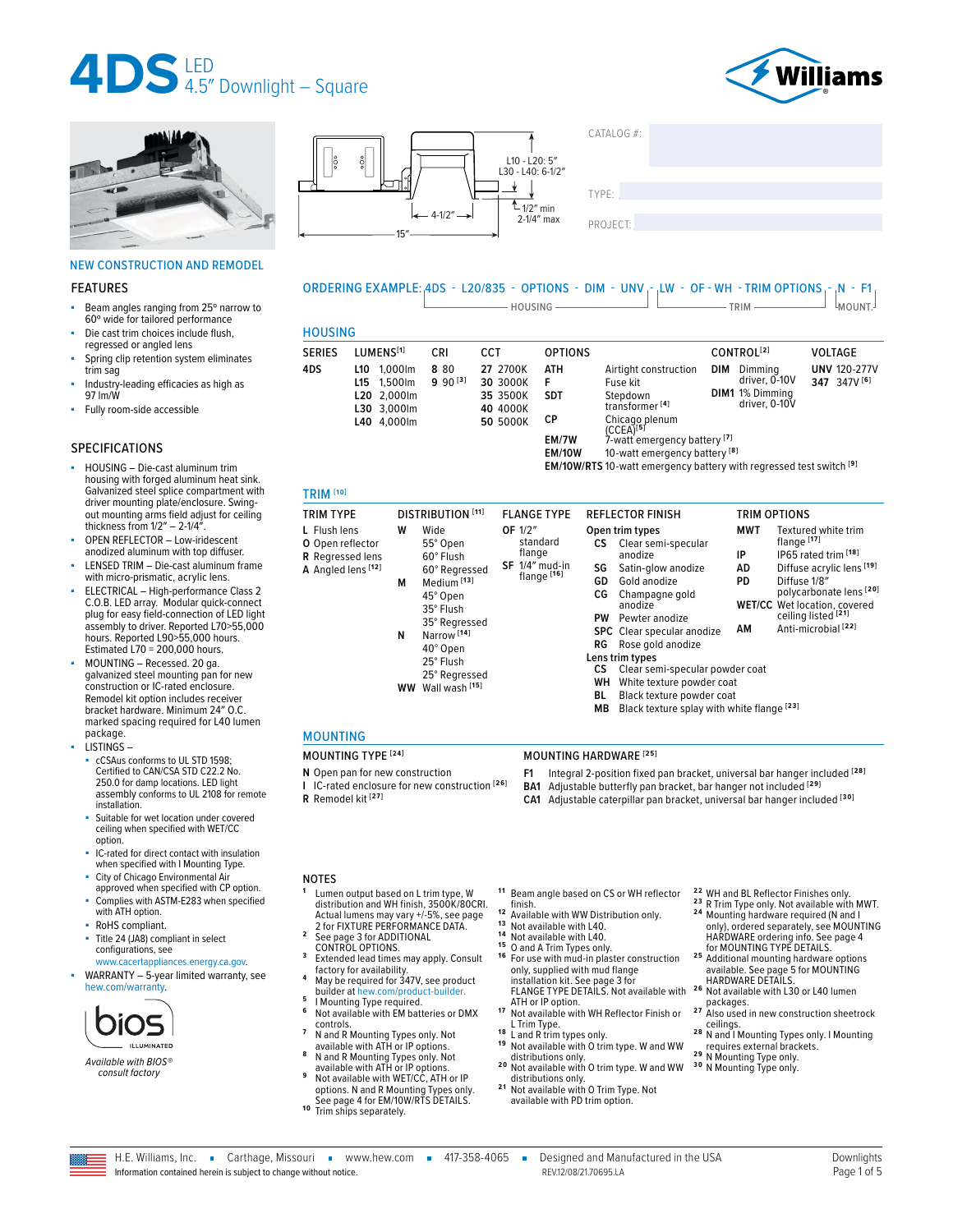# **4DS** LED 4.5″ Downlight – Square

#### <span id="page-1-0"></span>FIXTURE PERFORMANCE DATA

#### OPEN REFLECTOR TRIM TYPE

### FLUSH LENS TRIM TYPE

|                 | DISTRIBUTION | <b>DELIVERED LUMENS</b> | WATTAGE | EFFICACY (Im/W) |
|-----------------|--------------|-------------------------|---------|-----------------|
|                 | W            | 947                     | 12.0    | 78.6            |
| 91              | М            | 1045                    | 12.0    | 86.7            |
|                 | Ν            | 1067                    | 12.0    | 88.6            |
|                 | W            | 1395                    | 17.4    | 80.1            |
| 읲               | Μ            | 1540                    | 17.4    | 88.4            |
|                 | Ν            | 1573                    | 17.4    | 90.3            |
|                 | W            | 1893                    | 25.0    | 75.7            |
| 50              | М            | 2089                    | 25.0    | 83.6            |
|                 | Ν            | 2134                    | 25.0    | 85.4            |
|                 | W            | 2839                    | 36.0    | 78.9            |
| $\overline{30}$ | М            | 3090                    | 36.0    | 85.8            |
|                 | Ν            | 2999                    | 36.0    | 83.3            |
|                 | W            | 3739                    | 45.0    | 83.1            |
| $\overline{a}$  | м            |                         |         |                 |
|                 | Ν            |                         |         |                 |

|                | <b>DISTRIBUTION</b> | <b>DELIVERED LUMENS</b> | <b>WATTAGE</b> | <b>EFFICACY (Im/W)</b> |
|----------------|---------------------|-------------------------|----------------|------------------------|
|                | W                   | 1026                    | 12.0           | 85.2                   |
| ទ              | М                   | 1127                    | 12.0           | 93.5                   |
|                | N                   | 1144                    | 12.0           | 94.9                   |
|                | W                   | 1511                    | 17.4           | 86.7                   |
| 뿐              | М                   | 1666                    | 17.4           | 95.6                   |
|                | N                   | 1684                    | 17.4           | 96.6                   |
|                | W                   | 2050                    | 25.0           | 82.1                   |
| $^{20}$        | М                   | 2261                    | 25.0           | 90.5                   |
|                | N                   | 2285                    | 25.0           | 91.5                   |
|                | W                   | 3077                    | 36.0           | 85.5                   |
| $\frac{20}{3}$ | M                   | 3333                    | 36.0           | 92.6                   |
|                | N                   | 3214                    | 36.0           | 89.3                   |
|                | W                   | 4053                    | 45.0           | 90.1                   |
| $\overline{a}$ | М                   |                         |                |                        |
|                | N                   |                         |                |                        |

#### REGRESSED LENS TRIM TYPE

|                 | <b>DISTRIBUTION</b> | <b>DELIVERED LUMENS</b> | <b>WATTAGE</b> | EFFICACY (Im/W) |
|-----------------|---------------------|-------------------------|----------------|-----------------|
|                 | W                   | 986                     | 12.0           | 81.8            |
| 응               | М                   | 1111                    | 12.0           | 92.2            |
|                 | N                   | 1127                    | 12.0           | 93.5            |
|                 | W                   | 1453                    | 17.4           | 83.4            |
| 쁰               | М                   | 1637                    | 17.4           | 93.9            |
|                 | N                   | 1660                    | 17.4           | 95.3            |
|                 | W                   | 1972                    | 25.0           | 78.9            |
| L <sub>20</sub> | М                   | 2221                    | 25.0           | 88.9            |
|                 | N                   | 2253                    | 25.0           | 90.1            |
|                 | W                   | 2957                    | 36.0           | 82.2            |
| $\overline{30}$ | М                   | 3285                    | 36.0           | 91.3            |
|                 | Ν                   | 3166                    | 36.0           | 88.0            |
|                 | W                   | 3895                    | 45.0           | 86.6            |
| $\overline{a}$  | М                   |                         |                |                 |
|                 | N                   |                         |                |                 |

#### MULTIPLIER TABLES

|        | <b>COLOR TEMPERATURE</b> |                                    |  |  |
|--------|--------------------------|------------------------------------|--|--|
|        | <b>CCT</b>               | <b>CONVERSION</b><br><b>FACTOR</b> |  |  |
|        | 2700K                    | 0.92                               |  |  |
|        | 3000K                    | 0.98                               |  |  |
| 80 CRI | 3500K                    | 1.00                               |  |  |
|        | 4000K                    | 1.01                               |  |  |
|        | 5000K                    | 1.02                               |  |  |
|        | 2700K                    | 0.76                               |  |  |
|        | 3000K                    | በ 79                               |  |  |
| 90 CRI | 3500K                    | 0.82                               |  |  |
|        | 4000K                    | 0.84                               |  |  |
|        | 5000K                    | 0.88                               |  |  |
|        |                          |                                    |  |  |

| CATALOG<br><b>REFLECTOR</b><br><b>NUMBER</b><br><b>FINISH</b> |      |  |
|---------------------------------------------------------------|------|--|
| Clear semi-specular                                           | 1.00 |  |
| Satin-glow                                                    | 0.83 |  |
| Gold                                                          | 0.93 |  |
| Champagne Gold                                                | 0.96 |  |
| Pewter                                                        | 0.86 |  |
| Specular                                                      | 1.02 |  |
| Rose Gold                                                     | 0.88 |  |
| White, textured                                               | 0.99 |  |
| Black, textured                                               | 0.79 |  |
|                                                               |      |  |

| <b>TRIM</b>                                                    |      |  |  |
|----------------------------------------------------------------|------|--|--|
| <b>CONVERSION</b><br>CATALOG<br><b>FACTOR</b><br><b>NUMBER</b> |      |  |  |
| ΔD                                                             | 0.85 |  |  |
| PD                                                             | 0.85 |  |  |

■ Photometrics tested in accordance with IESNA LM-79. Results shown are based on 25℃ ambient temperature.

■ Wattage shown is based on 120V input.<br>■ Results based on 3500K, 80 CRI, actual lumens may vary +/-5%<br>■ Use multiplier table to calculate additional options.

#### PHOTOMETRY

**4DS-L20/835-DIM-UNV-LW-OF-WH** Report #: 20316; 04/16/18 | Total Luminaire Output: 2050 lumens; 25.0 Watts | Efficacy: 82.1 lm/W | 83.8 CRI; 3478K CCT



|                          | <b>VERTICAL ANGLE</b> |      | <b>HORIZONTAL ANGLE</b> | <b>ZONAL LUMENS</b> |     |
|--------------------------|-----------------------|------|-------------------------|---------------------|-----|
|                          |                       | 0°   | $45^\circ$              | $90^\circ$          |     |
| CANDLEPOWER DISTRIBUTION | 0                     | 1526 | 1526                    | 1526                |     |
|                          | 5                     | 1512 | 1512                    | 1513                | 144 |
|                          | 15                    | 1426 | 1447                    | 1456                | 410 |
|                          | 25                    | 1107 | 1253                    | 1110                | 546 |
|                          | 35                    | 501  | 762                     | 491                 | 372 |
|                          | 45                    | 317  | 344                     | 314                 | 254 |
|                          | 55                    | 192  | 197                     | 191                 | 175 |
|                          | 65                    | 101  | 98                      | 99                  | 100 |
|                          | 75                    | 42   | 41                      | 42                  | 44  |
|                          | 85                    | 5    | 4                       | 6                   | 5   |
|                          | 90                    | 0    | $\mathbf{0}$            | 0                   |     |

| LUMEN SUMMARY | <b>ZONE</b> | <b>LUMENS</b> | % FIXTURE |
|---------------|-------------|---------------|-----------|
|               | $0 - 30$    | 1100          | 54        |
|               | $0 - 40$    | 1472          | 72        |
|               | $0 - 60$    | 1902          | 93        |
|               | $0 - 90$    | 2050          | 100       |
|               | 0 - 180     | 2050          | 100       |

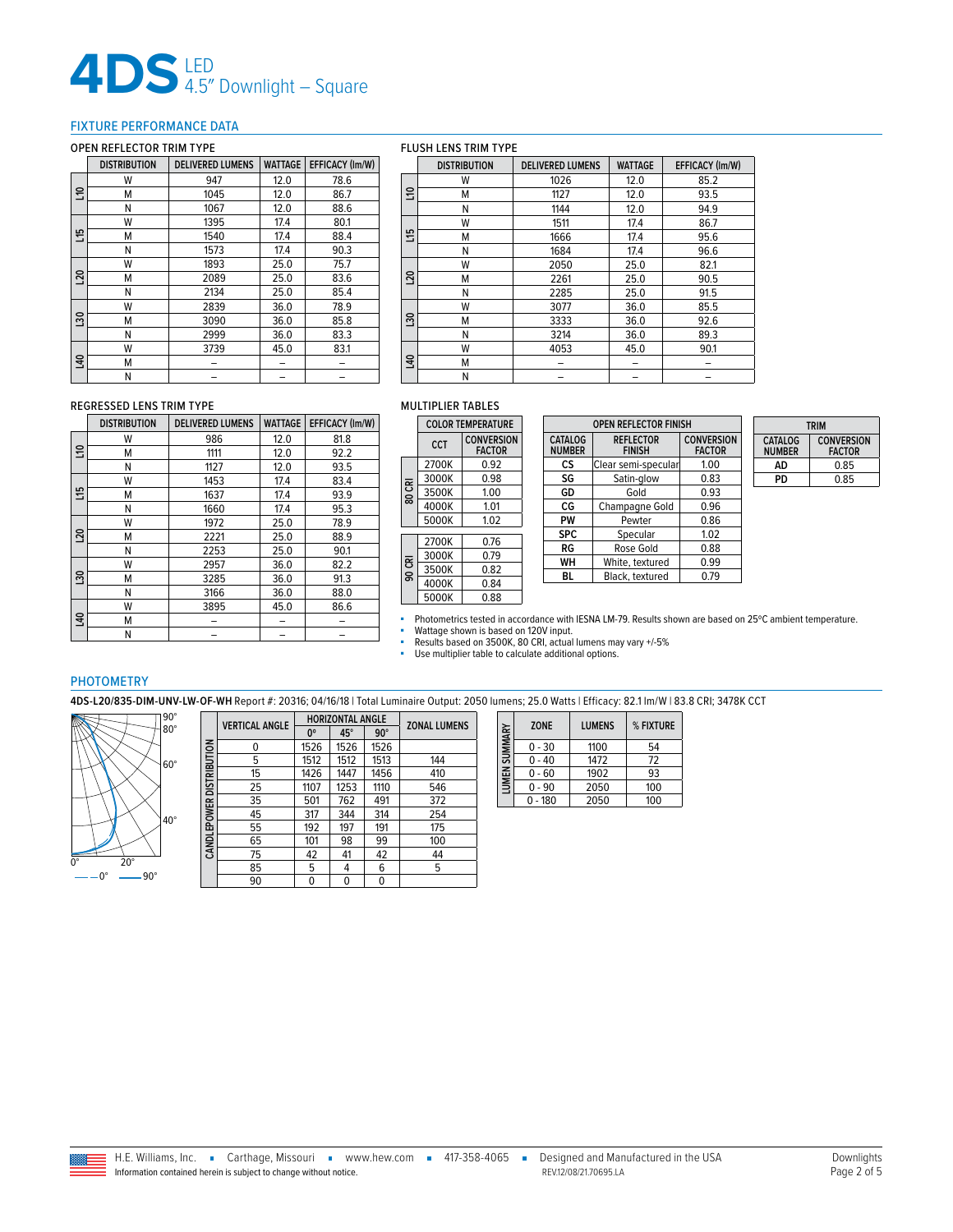

![](_page_2_Figure_1.jpeg)

#### <span id="page-2-0"></span>ADDITIONAL CONTROL OPTIONS

Lumen restrictions apply: L30 max for DMX driver, L30 max for Lutron drivers, L40 max for DIM LINE driver. R Mounting Type not available with DMX or FCJS controls. R Mounting Type<br>requires 12″ minimum plenum depth when spe

| <b>CATALOG NUMBER</b> | <b>DESCRIPTION</b>                                                                                                                       |
|-----------------------|------------------------------------------------------------------------------------------------------------------------------------------|
| <b>DIM</b>            | Dimming driver prewired for 0-10V low voltage applications                                                                               |
| DIM <sub>1</sub>      | 1% dimming driver prewired for 0-10V low voltage applications                                                                            |
| <b>DIM LINE</b>       | Line voltage dimming driver (TRIAC and ELV compatible at 120V only)                                                                      |
| <b>DMX</b>            | 0.1% dimming driver for DMX controls                                                                                                     |
| LTE LINE              | Lutron Hi-lume 1% 2-wire dimming driver forward phase line voltage controls (120V only)                                                  |
| LDE1                  | Lutron Hi-lume 1% EcoSystem dimming LED driver                                                                                           |
| VRF/DBI/LDE1          | Lutron Vive integral fixture control, RF only (DFCSJ-OEM-RF), Lutron Hi-lume 1% EcoSystem dimming LED driver, and digital link interface |
| <b>FCJS/DIM</b>       | Lutron Vive PowPak wireless fixture control with dimming driver                                                                          |
| FCJS/DIM1             | Lutron Vive PowPak wireless fixture control with 1% dimming driver                                                                       |
| ELDO SOLOB            | EldoLED Solodrive, 0.1% dimming driver for 0-10V controls                                                                                |
| ELDO SOLOB DALI       | EldoLED Solodrive, 0.1% dimming driver for DALI controls                                                                                 |
| ELDO ECO1             | EldoLED Ecodrive, 1% dimming driver for 0-10V controls                                                                                   |
| ELDO ECO1 DALI        | EldoLED Ecodrive, 1% dimming driver for DALI controls                                                                                    |

#### TRIM TYPE DETAILS

![](_page_2_Figure_6.jpeg)

#### <span id="page-2-1"></span>FLANGE TYPE DETAILS

![](_page_2_Figure_8.jpeg)

![](_page_2_Figure_9.jpeg)

![](_page_2_Figure_10.jpeg)

![](_page_2_Picture_11.jpeg)

![](_page_2_Picture_12.jpeg)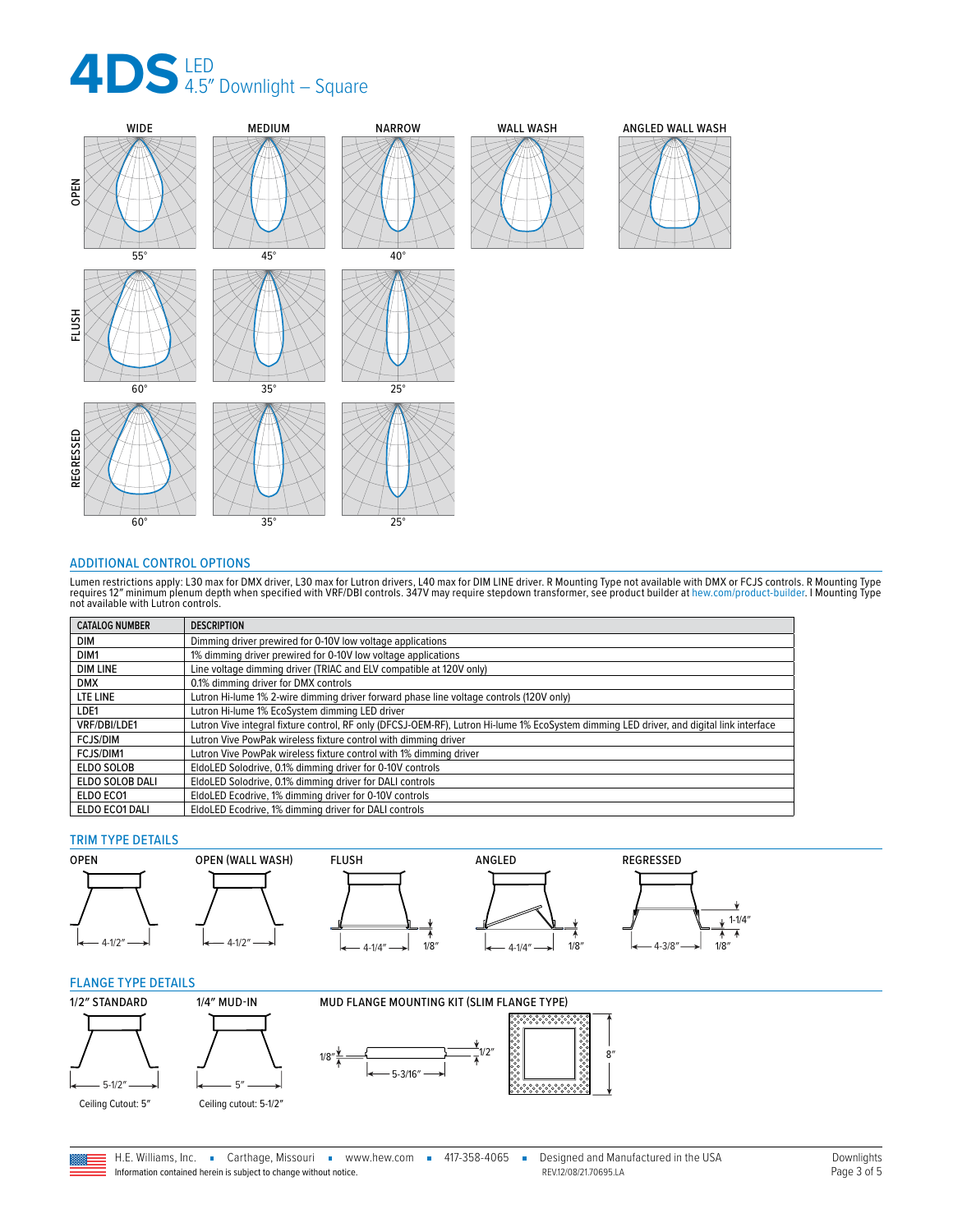# **4DS** LED 4.5″ Downlight – Square

#### REFLECTOR FINISH DETAILS

| <b>SPC</b>     | SG         | PW     | GD   | СG             | RG        | w                         | WH | BL    |
|----------------|------------|--------|------|----------------|-----------|---------------------------|----|-------|
| Clear specular | Satin-glow | Pewter | Gold | Champagne gold | Rose gold | Clear semi-specular White |    | Black |
|                |            |        |      |                |           |                           |    |       |

#### <span id="page-3-1"></span>MOUNTING TYPE DETAILS

![](_page_3_Figure_4.jpeg)

#### <span id="page-3-0"></span>EM/10W/RTS DETAILS

![](_page_3_Picture_6.jpeg)

Shown Installed

![](_page_3_Picture_8.jpeg)

6-15/16″

 $4 - 1/8'$ 

E